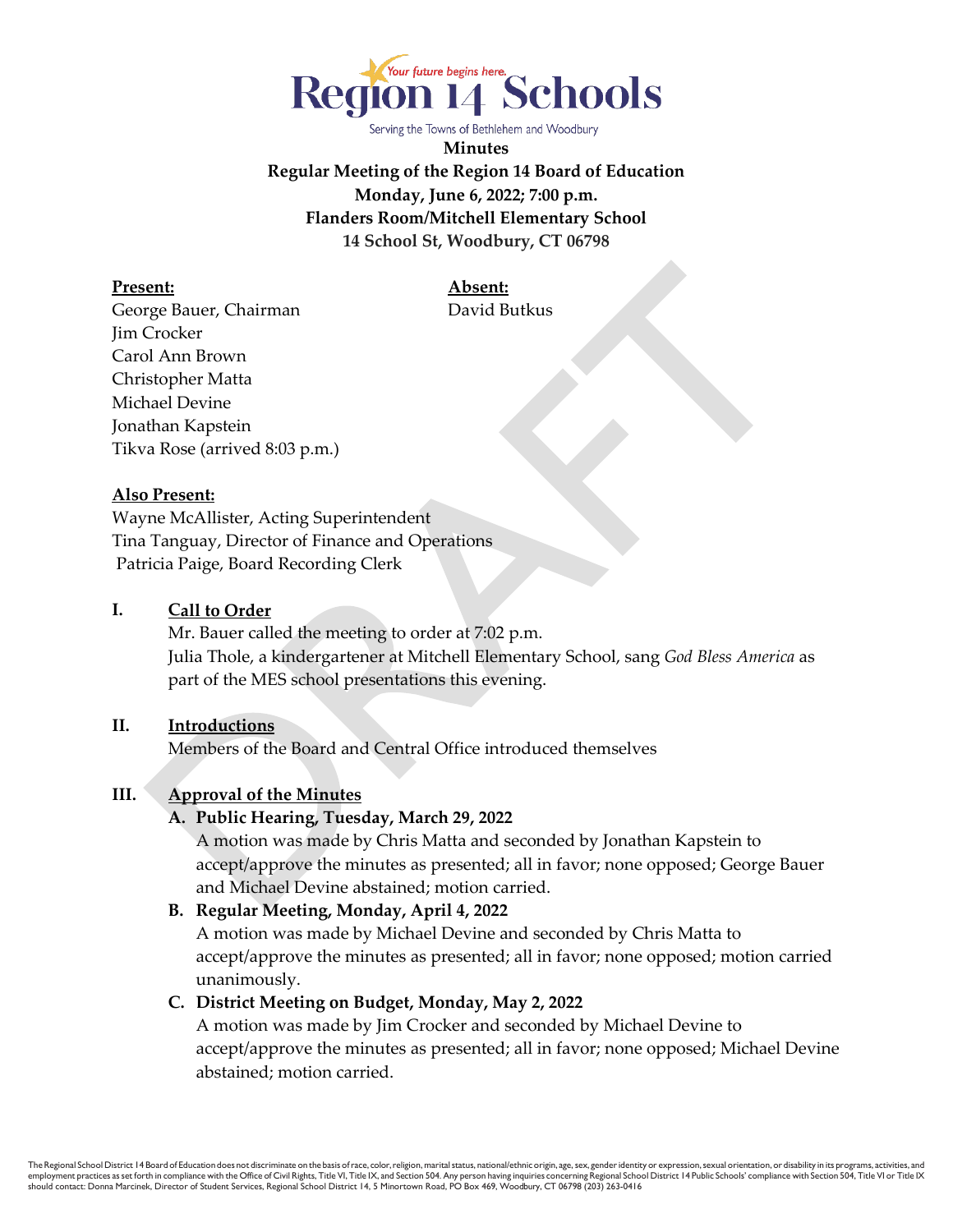#### **D. District Meeting, BoE Nominations, Thursday, May 12, 2022**

A motion was made by Michael Devine and seconded by Chris Matta to accept/approve the minutes as presented; all in favor; none opposed; George Bauer abstained; motion carried.

# **E. Special Meeting, Expulsion Hearing, Tuesday, May 17, 2022**

A motion was made by Carol Ann Brown and seconded by Jonathan Kapstein to accept/approved the minutes as presented; all in favor; none opposed; Jim Crocker, George Bauer, and Chris Matta abstained; motion carried.

## **IV. Acting Superintendent's Report**

**A. Bethlehem Elementary School/**M**itchell Elementary School/Woodbury Middle School Updates** 

The administrators' reports were comprised of musical performances by students from each of the schools. The performances were made possible by faculty members Adam Snyder and Joel Pietrorazio and consisted of string, piano and choral.

A video presentation showcasing activities at Bethlehem Elementary School was also provided as well as commentaries by Principals Kelly Pinho and Bill Nemec.

#### **B. Volunteer Recognition**

Two community members/parents were recognized for their dedication and commitment to Nonnewaug High School.

Christine Paige was recognized for her many years of service to Gradnite, a community sponsored event held each year for Nonnewaug High School graduates. She has spent countless hours organizing events, fundraisers, and monthly meetings. She was also awarded the CASE Distinguished Friend of Education Award for 2022.

Paul Zulpa was acknowledged for his workmanship in constructing backdrops to display the many awards and plaques in celebration of athletics. His work can be seen in the hallways at Nonnewaug High School.

# **C. Personnel Report**

Mr. McAllister read the personnel report, which consistent of retirements, resignations, and new hires. Of note, Ms. Taryn Fernandez, Assistant Principal at NHS, will replace Ms. Wendy Nelson Kauffman upon her retirement at the end of the school year.

# **D. Covid Report**

The Governor announced the state's Covid positivity test rate stands at 11.16% as of this afternoon. District-wide there are seven students absent with Covid and three staff members for a total of ten.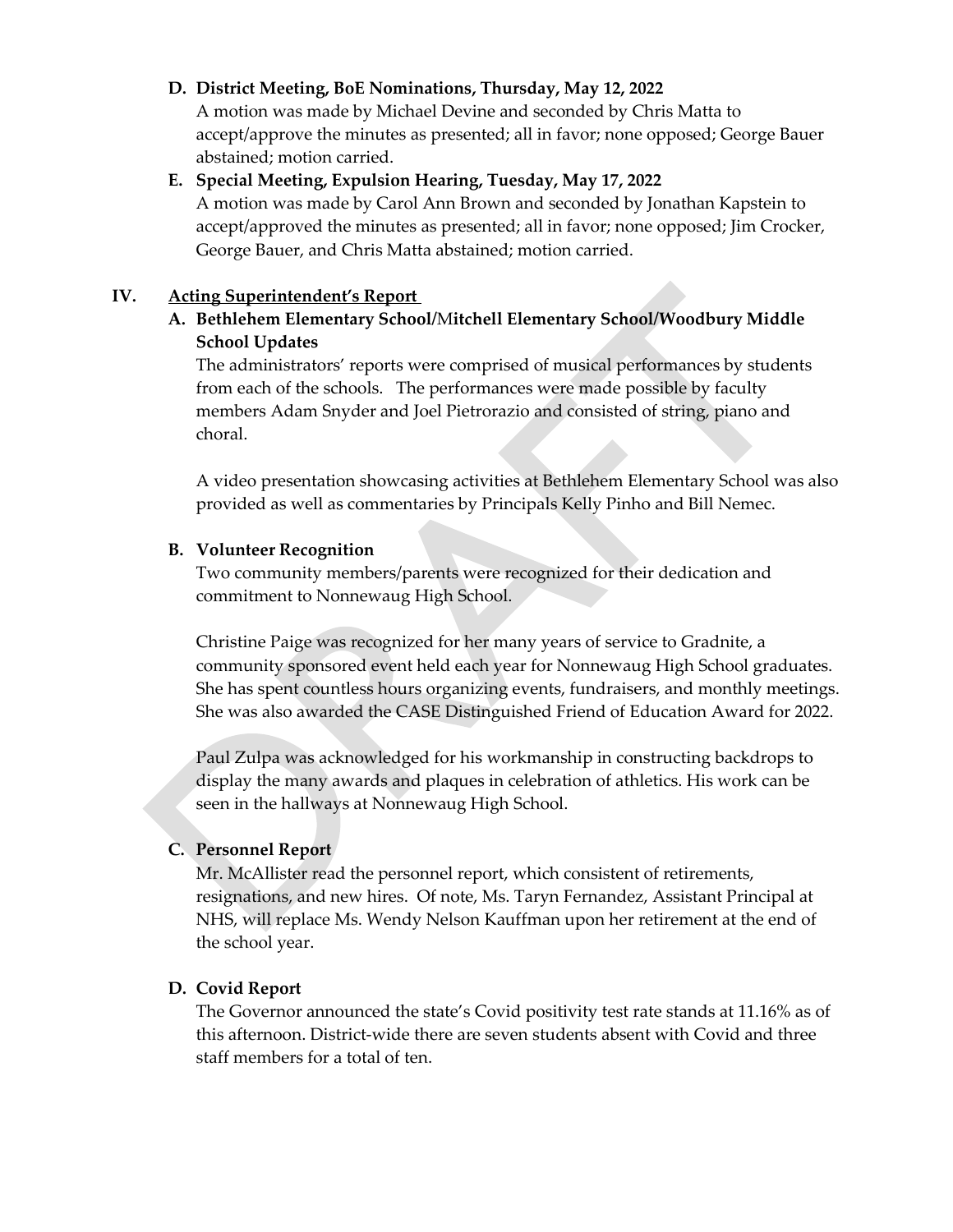## **V. Committee Reports**

#### A. Finance

Ms. Tanguay recapped the Finance Committee meeting particulars; the district remains on target with both revenues and expenses.

Mr. Crocker made a motion to add an item to the agenda, New Business, Item C, a discussion and presentation on a LED lighting proposal for the Ellis Agri-Science Building; seconded by Michael Devine; all in favor; none opposed; motion carried unanimously.

#### B. Community Relations

Mr. Kapstein commented that the Board needed to make more of an effort to be at school related events.

#### C. Policy (Tikva Rose arrived at 8:03 p.m.)

Board members were asked to review the following policies as a first read. A brief narration of each was provided.

- 1. Policy 6144 Controversial Issues
- 2. Policy 6147 Advanced Course Participation
- 3. Policy 9300 Bylaws of the Board
- 4. Policy 4110, Sexual, Racial, and Other Unlawful Harassment (Personnel)
- 5. Policy 4110A, Administrative Regulations, Procedure for Employee Complaints of Sexual, Racial, and Other Unlawful Harassment (Personnel)
- 6. Policy 5145.5 Sexual, Racial, and Other Unlawful Harassment (Students)
- 7. Policy R5145.5A Procedures for Complaints of Sexual, Racial and Other Unlawful Harassment (Students)

# **Second Read Policies**

- 1. Policy 4118.111 current Policy Grievance Procedure Title IX renamed and revised to Title IX Sexual Harassment (Personnel), Second Read
- 2. Policy 5145.52 Title IX Sexual Harassment (Students), Second Read

# **A motion was made by Jim Crocker and seconded by Jonathan Kapstein to accept/approve the policies as presented; all in favor; none opposed; motion carried.**

#### **VI. Board Chair's Comments**

Mr. Bauer's comments included a reminder that the annual Art Show will be held Wednesday through Friday of this week. He congratulated the newly elected Board members and thanked them for their service.

He also provided an update on the status of the Superintendent search which included an explanation of the process and a review of the feedback from the survey and focus groups. An announcement is anticipated shortly.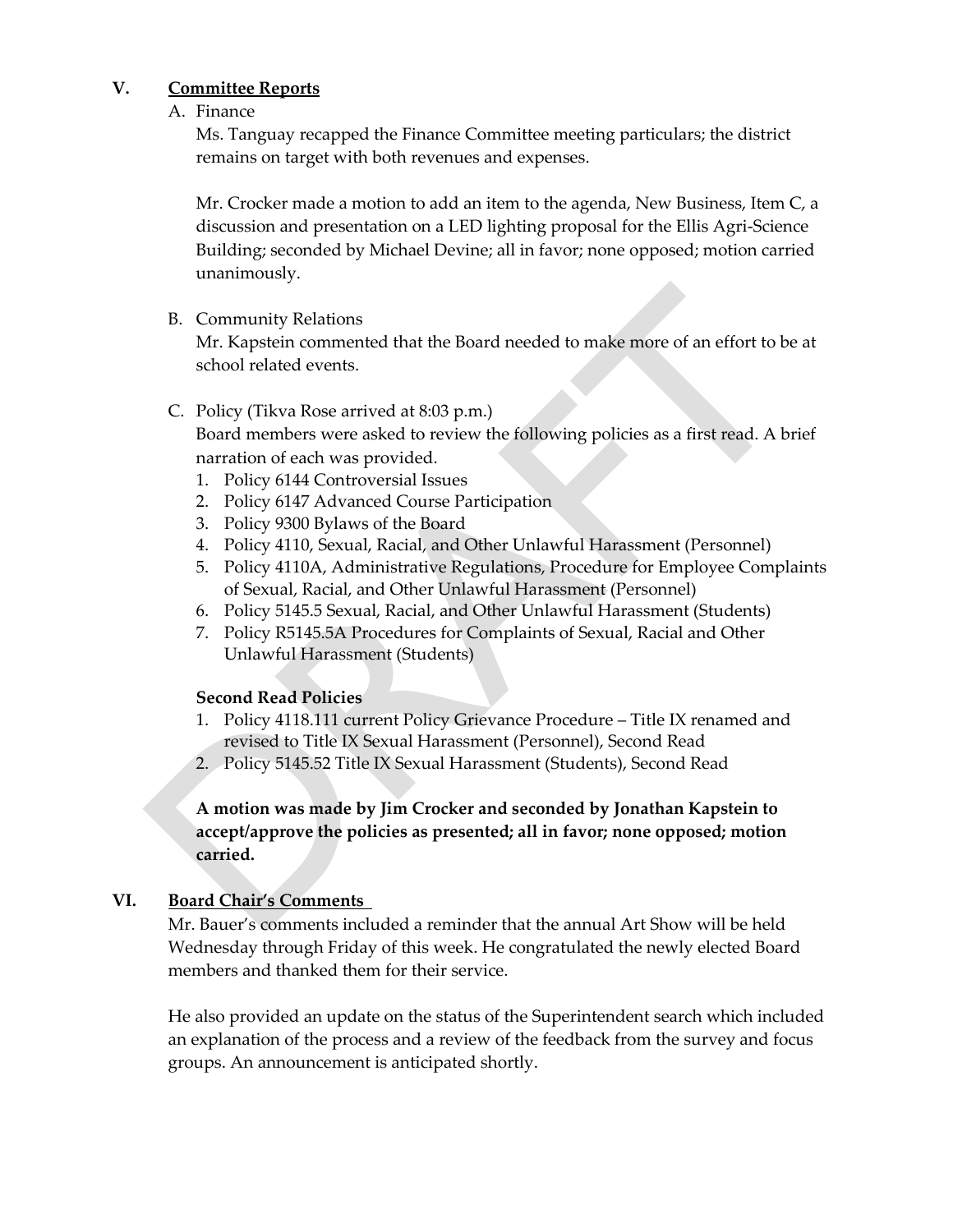#### **VII. Privilege of the Floor**

N/A

#### **VIII. Old Business**

A. African American/Black and Puerto Rican/Latino Course Update The final phase of the course implementation will highlight students' work and held via zoom. Thirty-five schools will be participating. Ms. Nelson Kauffman will share the zoom link with members of the Board so that they can register if interested.

#### **IX. New Business**

A. Textbooks

1. Campbell Biology: *Concepts & Connections*

Chris York, Science Department Chair along with department members reviewed three books in an attempt to replace the honors biology textbook currently in use. The proposed book has access to interactive internet resources and is aligned to Next Generation Science Standards. It is also at the appropriate reading level for the freshmen honors population and the least expensive of the three choices under consideration.

# **A motion was by Jim Crocker and seconded by Michael Devine to accept/approve the textbook as presented; all in favor; none opposed; George Bauer abstained; motion carried.**

2. McKay's: *A History of Western Society Thirteenth Edition*

Marisa Christoff and Rebecca Trzaski presented

Ms. Trzaski noted that there was shift in students with more sophomores interested in the course; however, the students were finding that the textbook was too challenging. She explained that the students are frustrated, not reading, and subsequently, was losing their interest. The textbook under consideration is more user friendly and aligned with the newly revised AP Course.

A meeting of the Curriculum Committee will be called to review the book prior to a vote of the full Board. The books will need to be ordered as soon as possible to address enrollment; tabled until the next Board meeting scheduled for June 20, 2022.

# B. Curriculum

1. Guitar Class

Dr. Jason Bouchard will be instructing the class, a half-credit, one semester course elective that fulfills the graduation requirement. The textbook will allow the students to learn at any level and begins by teaching them how to play chords and read music. Students can use their own equipment or a school issued instrument.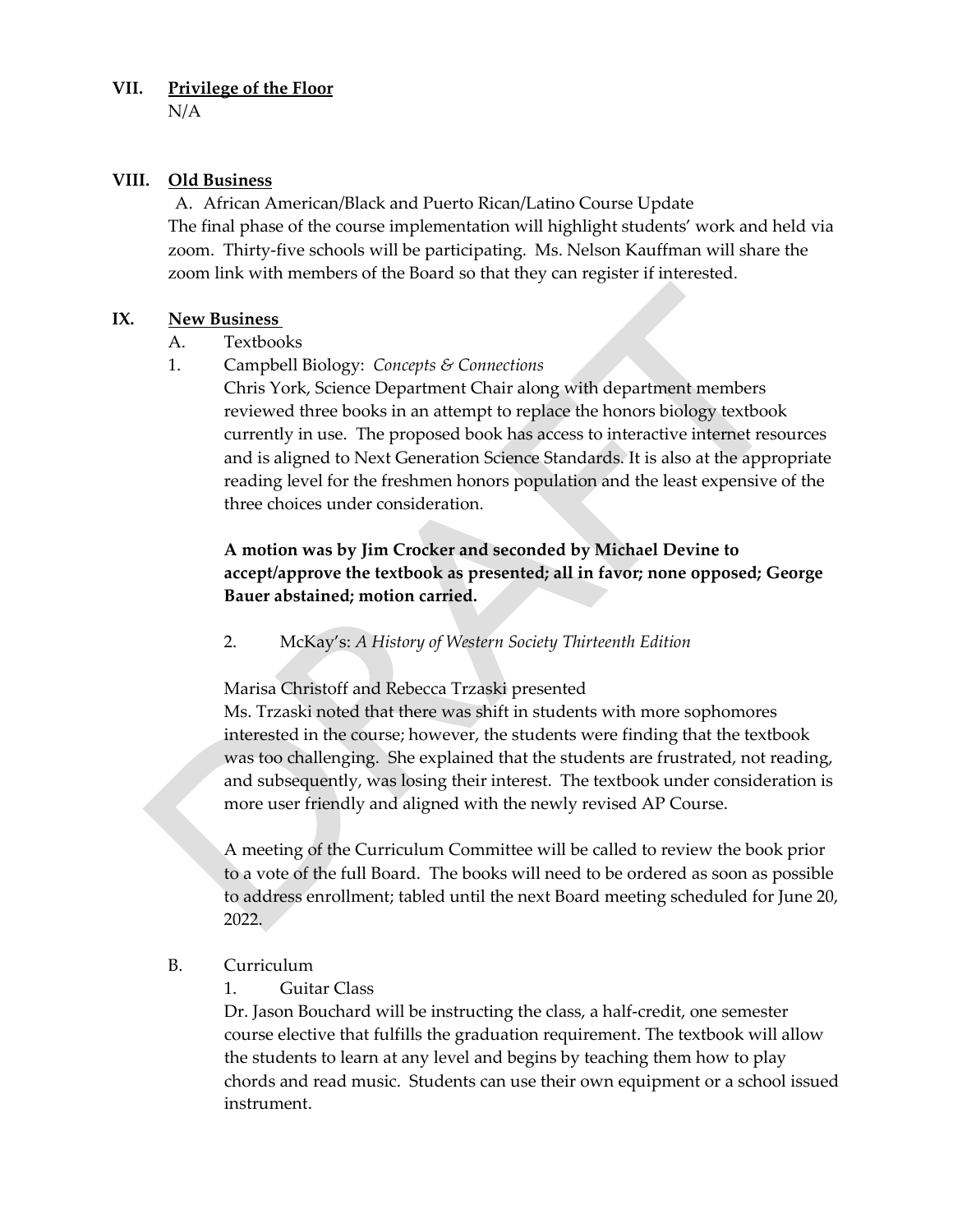This is a first read and will be brought back to the Board for a full vote. Tabled for Curriculum Committee approval.

 2. Sports and Society Marisa Christoff and Kyle Brennan

A course description, which included guiding questions and possible assessments, was shared with the Board. The curriculum will be created once it receives Board approval. Mr. Brennan, whose background includes sports media, designed the course as a debate-driven class with interdisciplinary connections.

This is a first read and will be brought back to the Board for a full vote. Tabled for Curriculum Committee approval.

# C. LED Lighting Proposal (added item)

Jim Crocker made a motion; seconded by Michael Devine; that Region 14 accept and fund the BrightCore LED lighting for the Agriscience building and the standard solution of the proposal as presented and discussed in the Finance Committee meeting and authorize Ms. Tina Tanguay to enter into contract to execute that program;

# Discussion

The proposal is to upgrade the lighting in the Agriscience building in concert with the lighting across the district. This is a cost-savings undertaking.

All in favor; none opposed; Tikva Rose abstained; motion carried.

# **X. Other Business**

There was no Other Business

# **XI. Adjournment**

A motion was made by Tikva Rose and seconded by Jim Crocker to adjourn the meeting at 9:14 p.m.; all in favor; none opposed; motion carried unanimously.

*Respectfully Submitted,* 

Patricia Paige

*Patricia Paige Board Clerk*